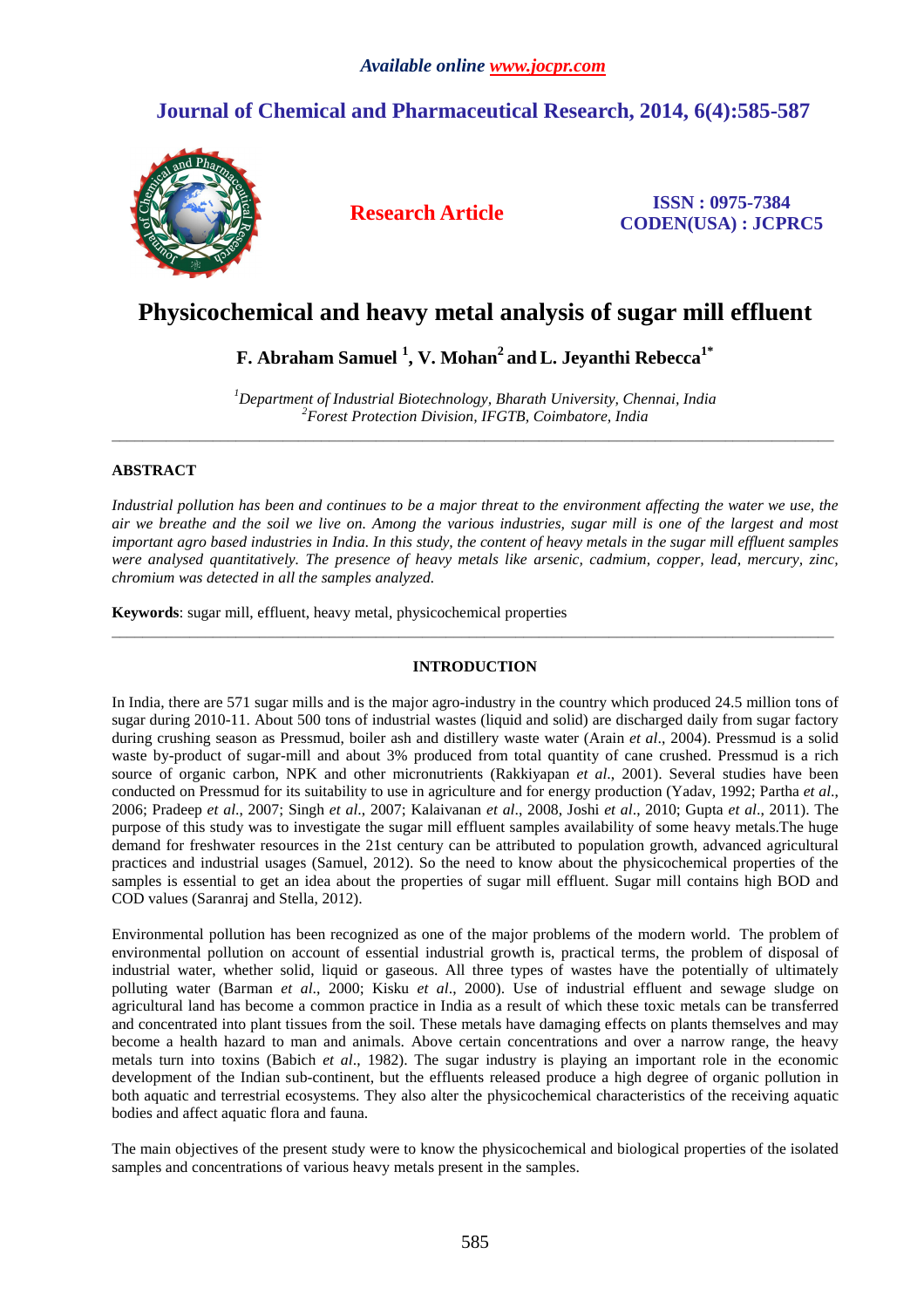### **EXPERIMENTAL SECTION**

*\_\_\_\_\_\_\_\_\_\_\_\_\_\_\_\_\_\_\_\_\_\_\_\_\_\_\_\_\_\_\_\_\_\_\_\_\_\_\_\_\_\_\_\_\_\_\_\_\_\_\_\_\_\_\_\_\_\_\_\_\_\_\_\_\_\_\_\_\_\_\_\_\_\_\_\_\_\_*

Soil, Sludge and Effluent samples were collected from the effluent treatment plant of a sugar mill at Madurai, India and the physicochemical properties of the sugar mill effluent was analysed. Heavy metals present in the samples were also detected and their concentrations were calculated. Flame atomic absorption spectrometry (FAAS) was used for the analysis. Micronutrients like sodium, potassium, calcium, magnesium and carbonates, bicarbonates were also detected and their concentrations were calculated.

## **RESULTS AND DISCUSSION**

The physicochemical properties of the effluent samples were analyzed. The pH, EC, micronutrients like sodium, potassium, calcium, magnesium, carbonates and bicarbonates are tabulated as seen in Table-1. Sugar mill effluent collected from Cuddalore was brown in colour and acidic in nature. High amount of calcium, magnesium, chloride, sodium, potassium, sulphate, nitrogen, phosphorous and toxic heavy metals like zinc, lead, copper and manganese were recorded in sugar mill effluent (Saranraj and Stella, 2012).

| <b>Parameters</b>            | <b>Effluent</b> in | <b>Effluent</b> out | Sludge | <b>Soil</b> |
|------------------------------|--------------------|---------------------|--------|-------------|
| pH                           | 5.7                | 7.1                 | 7.6    | 6.9         |
| $EC$ (dS/m)                  | 1.26               | 1.46                | 2.3    | 3.83        |
| Sodium (ppm)                 | 82.8               | 65.4                | 83.3   |             |
| Potassium (ppm)              | 36.7               | 20.5                | 83.4   | 3615(Kg/ha) |
| Calcium (meq/ $100g$ )       | 8.48               | 7.28                | 10.48  | 16.4        |
| Magnesium (meq/ $100g$ )     | 0.50               | 0.37                | 1.08   | 5.76        |
| Carbonates (me/L)            | Absent             | Absent              | Absent | <b>NA</b>   |
| Biocarbonates (me/L)         | 4.2                | 4.0                 | 11.2   | <b>NA</b>   |
| Bulk density (gm/cc)         |                    |                     |        | 0.6         |
| Organic carbon (%)           |                    |                     |        | 4.62        |
| Available Nitrogen (Kg/ha)   |                    |                     |        | 87.6        |
| Available Phosphorus (Kg/ha) |                    |                     |        | 34          |
| Texture                      |                    |                     |        | Loamy sand  |

#### **Table 1: Physicochemical properties of the samples**

### **Heavy metal concentrations of the samples**

The heavy metals like arsenic, cadmium, copper, lead, mercury, zinc, chromium were found in the samples (Table-2, Figure-1). The concentration of zinc was found to be almost equal in all the samples. Lead was present in the least amount in the sample got from effluent out. Copper, cadmium, chromium, arsenic were found in almost the same concentrations throughout. Mercury was however found in the least concentration in the soil sample.



**Figure 1: Comparison of heavy metal concentrations in samples**